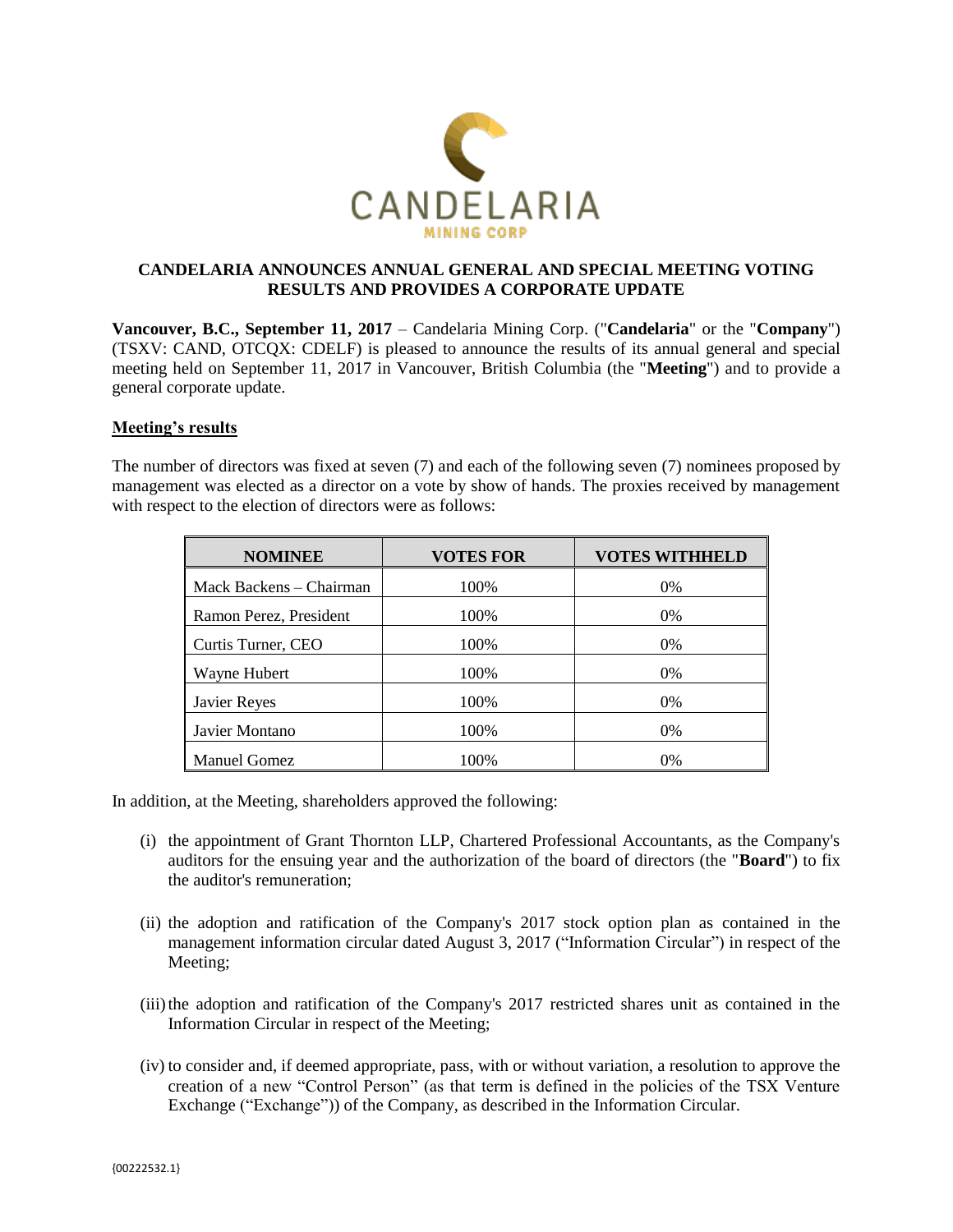Completion of the approved items noted above are subject to the Company obtaining Exchange approval.

The Company was pleased to announce the following new members of the Board of Directors:

**Mark Backens, Chairman** – Mr. Backens has over 30 years of global mining experience including, most recently, as CEO of Alio Gold Inc. Mr. Backens has 10 years of investment banking experience most recently as Director of Investment Banking - Mining for Scotia Capital. Mr. Backens also has 20 years of senior management experience with Meridian Gold, Placer Dome and Goldcorp in the areas of exploration, engineering, mine construction, mine management and corporate development. Mr. Backens holds a Bachelor of Science in Geological Engineering from South Dakota School of Mines and is formerly a Professional Geologist. Mr. Backens is currently a director of Alio Gold Inc.

**Wayne Hubert** – Mr. Hubert was most recently CEO and director of Andean Resources Limited from 2006 until December 2010. When he joined Andean, the company had a market capitalization of \$70 million and a resource base of about 800,000 ounces of gold. Mr. Hubert helped lead Andean through several discoveries which increased the resource base to over 5 million ounces of high-grade gold as well as subsequent feasibility studies, financings and permitting. Andean was ultimately acquired by Goldcorp for \$3.5 billion. Prior to his tenure at Andean, Mr. Hubert was Vice-President Corporate Development and Investor Relations with Meridian Gold Inc. During his 14 year career at Meridian, he gained considerable experience in the areas of finance, exploration, project development, permitting and construction. He has a bachelor of science in Chemical Engineering from the University of Cape Town and an MBA from Brigham Young University.

Mr. Sokhie Puar, a director since 2016, did not stand for re-election.

## **General corporate update**

Curtis Turner, CEO of Candelaria, stated: "We would like to thank Sokhie for his contributions to the Company and wish him the best in his future endeavours. The Company is pleased to have Mark Backens join us as Chairman of the Board and Wayne Hubert added to the board. Both Mark and Wayne have vast experience in the industry and in creating value. We look forward to working with them to continue to strengthen the Company. This latest corporate update demonstrates our commitment to the future of the Company and we look forward to further updates from our on-going drilling and permitting activities at Caballo Blanco later this year. "

## **About Candelaria**

Candelaria Mining is a Canadian-based gold development and exploration company with a portfolio of highly prospective projects in Mexico, one of the world's best mining jurisdictions. Candelaria's 100% owned Caballo Blanco Project hosts NI 43-101 Indicated Resources of 521,000 ounces of gold and 2,170,000 ounces of silver  $(31,220,000)$  tonnes grading 0.52 g/t gold and 2.16 g/t silver) and Inferred Resources of 95,000 ounces of gold and 590,000 of ounces silver (8,630,000 tonnes grading 0.34 g/t gold and 2.14 g/t silver). Potential exists to increase these estimated resources through continued drilling and exploration. For more information on resource estimates, please see the Company's news release dated May 8, 2017.